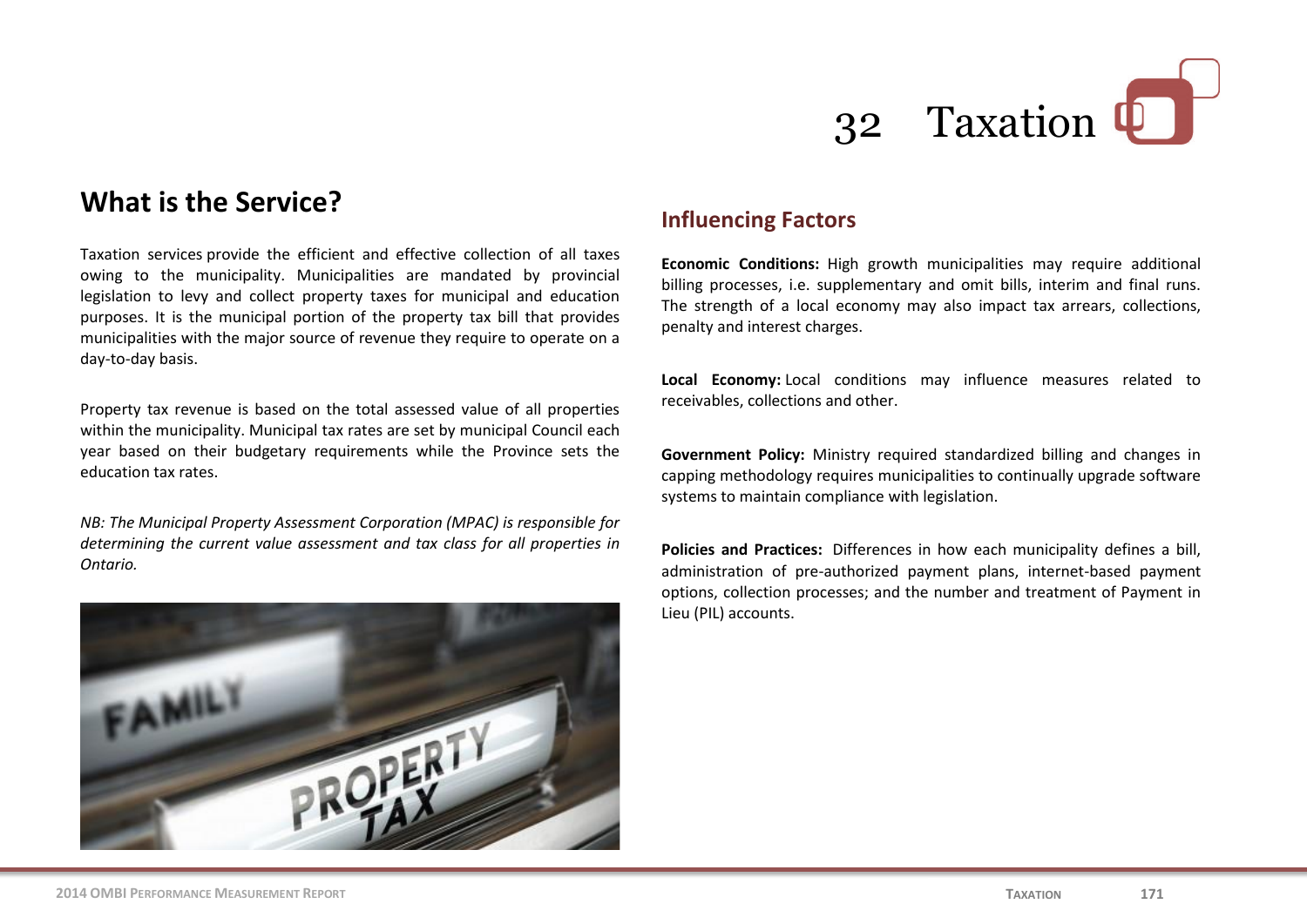# **Taxation**

### **What percentage of current year taxes is outstanding?**

*Fig 32.1 Current Year's Tax Arrears as a Percent of Current Year Levy*



*Source: TXRS135 (Community Impact)*

*Note: The strength of a local economy may also impact tax arrears, collections and penalty and interest charges.*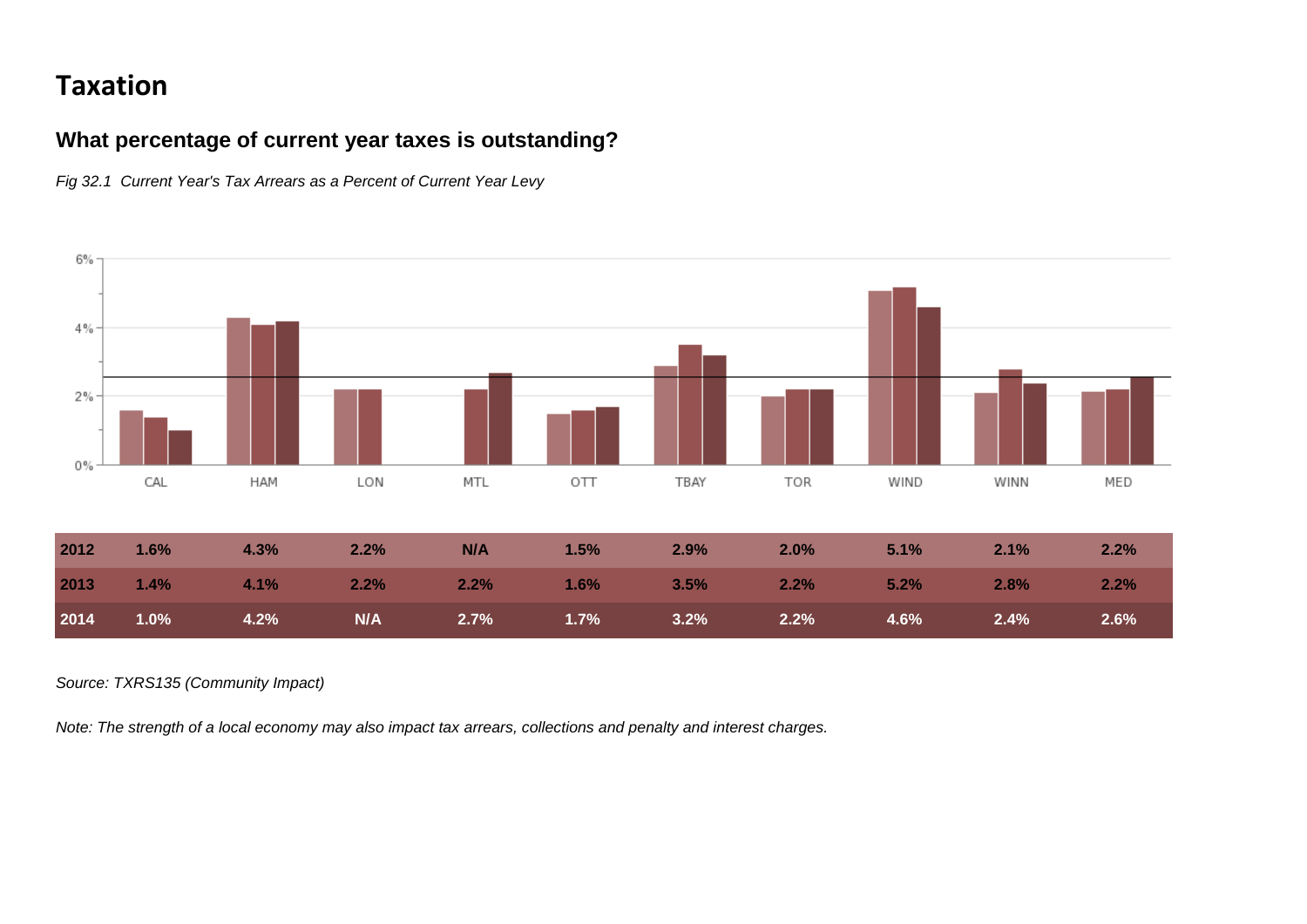### **What percent of prior year's tax arrears were not collected in the current year?**

*Fig 32.2 Percent of Prior Year's Tax Arrears Not Collected in the Current Year as a Percent of the Current Year Levy*



| 2012 | 0.3%               | 3.3%                             | $1.1\%$ | N/A     | $1.1\%$ $3.7\%$  | 1.0%                                                                                                 | 4.7%            | 1.1% | 1.1% |
|------|--------------------|----------------------------------|---------|---------|------------------|------------------------------------------------------------------------------------------------------|-----------------|------|------|
| 2013 | $0.2\%$<br>$3.3\%$ | $\sim$ 1.0%                      |         | $0.6\%$ | <b>1.1%</b> 3.6% | $\sim$ 1.0% and 1.0% and 1.0% and 1.0% and 1.0% and 1.0% and 1.0% and 1.0% and 1.0% and 1.0% and 1.0 | $4.6\%$ $1.2\%$ |      | 1.1% |
| 2014 | 0.3%               | <b>Example 19 N/A</b><br>$3.2\%$ |         | $0.6\%$ | $1.4\%$ $3.7\%$  | $\overline{1.3\%}$                                                                                   | 4.6%            | 1.7% | 1.6% |

*Source: TXRS140 (Community Impact)*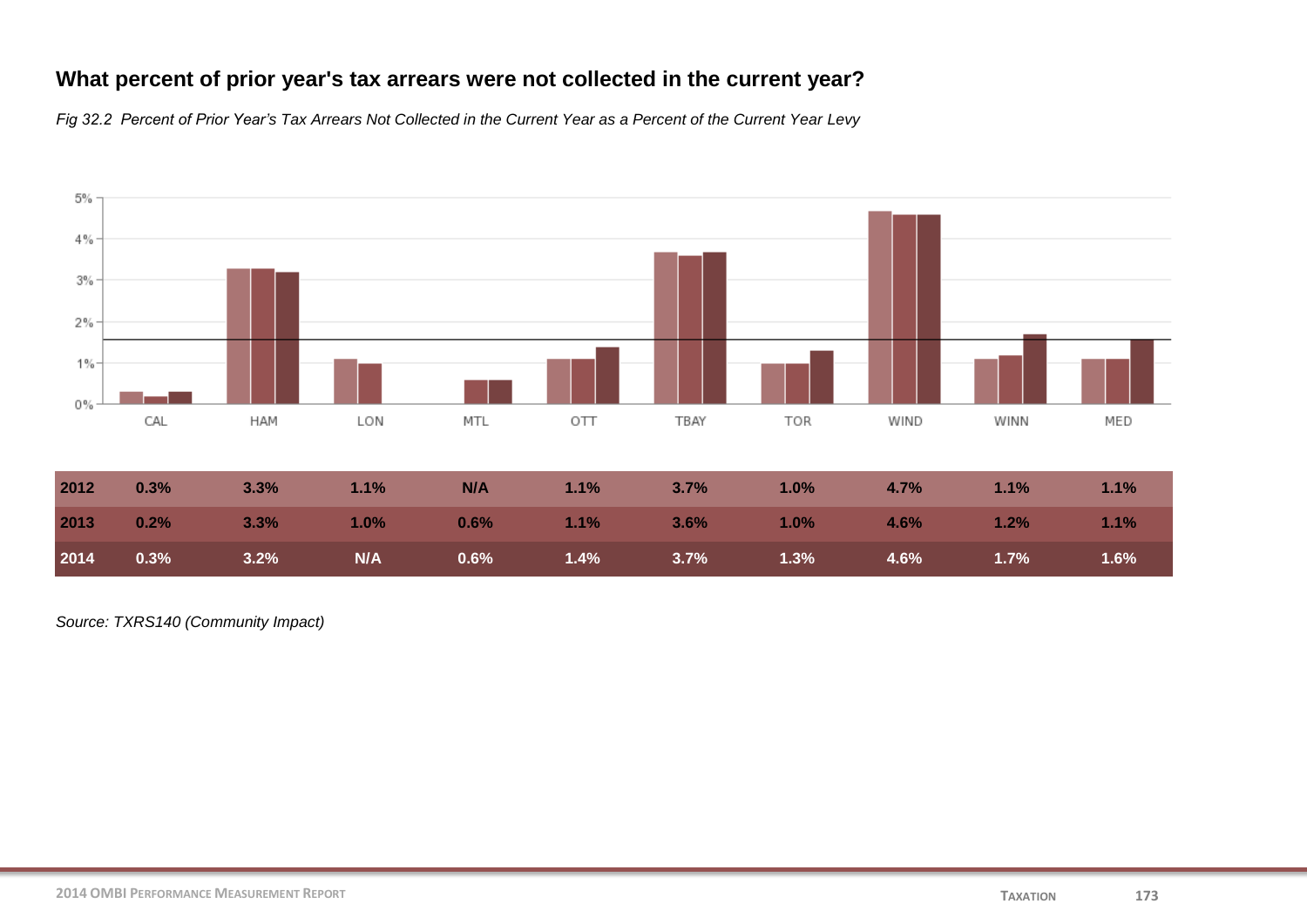## **What percent of accounts use pre-authorized payment plans?**

*Fig 32.3 Percent of Accounts (All Classes) Enrolled in a Pre-Authorized Payment Plan*



| 2012 | 58%<br>42% | $27\%$ N/A          | 35% | $34\%$ | 28%               | 36% | 55% | 36% |
|------|------------|---------------------|-----|--------|-------------------|-----|-----|-----|
| 2013 | $58\%$     |                     |     |        |                   |     |     |     |
| 2014 | $59\%$     | 44% N/A N/A 41% 33% |     |        | $26\%$ and $38\%$ |     | 56% | 41% |

#### *Source: TXRS405 (Customer Service)*

*Note: The number of installments/due dates may impact the enrollment in pre-authorized payment plans.*